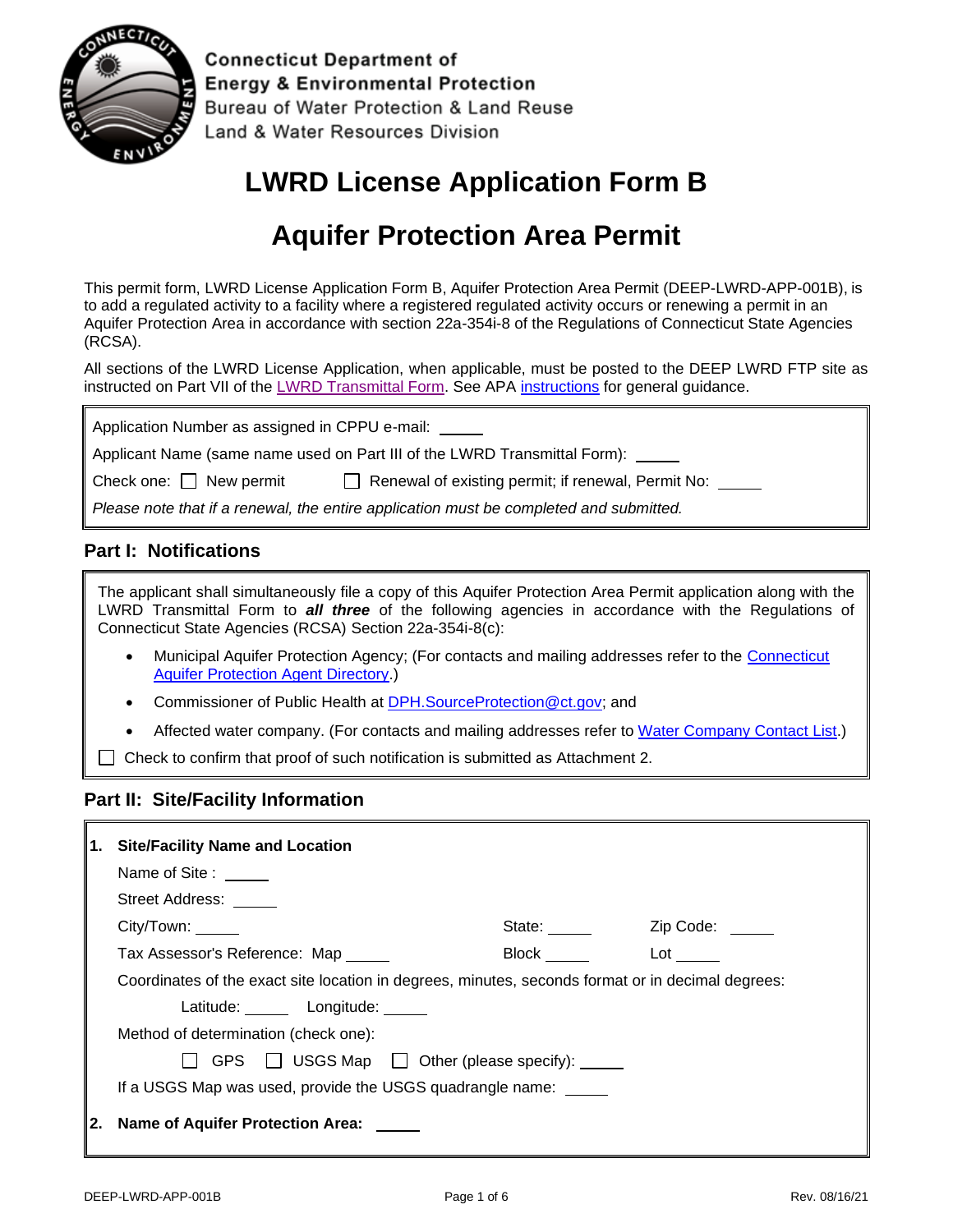## **Part II: Site/Facility Information (continued)**

 $\overline{\mathbb{I}}$ 

|    | 3. Brief Description of Business Type: _____                                                                                                                                                                                                                                                                                                                                                                                                                                                                                                                                                                                                                                                                                                                                    |  |  |
|----|---------------------------------------------------------------------------------------------------------------------------------------------------------------------------------------------------------------------------------------------------------------------------------------------------------------------------------------------------------------------------------------------------------------------------------------------------------------------------------------------------------------------------------------------------------------------------------------------------------------------------------------------------------------------------------------------------------------------------------------------------------------------------------|--|--|
| 4. | <b>License History</b>                                                                                                                                                                                                                                                                                                                                                                                                                                                                                                                                                                                                                                                                                                                                                          |  |  |
|    | Indicate the number and date of issuance of any previous state permits or certificates issued by DEEP which<br>authorized work at the site, and the names to whom they were issued.                                                                                                                                                                                                                                                                                                                                                                                                                                                                                                                                                                                             |  |  |
|    | Name of Permittee<br><b>DEEP License/Permit</b><br><b>Permit Name</b><br>Date<br>Number<br><i>Issued</i>                                                                                                                                                                                                                                                                                                                                                                                                                                                                                                                                                                                                                                                                        |  |  |
|    |                                                                                                                                                                                                                                                                                                                                                                                                                                                                                                                                                                                                                                                                                                                                                                                 |  |  |
| 5. | <b>Coastal Boundary</b>                                                                                                                                                                                                                                                                                                                                                                                                                                                                                                                                                                                                                                                                                                                                                         |  |  |
|    | Is the activity which is the subject of this application located within the coastal boundary as delineated on<br>DEEP approved coastal boundary maps?<br>Yes<br>No                                                                                                                                                                                                                                                                                                                                                                                                                                                                                                                                                                                                              |  |  |
|    | If yes, and this application is for a new authorization or a modification of an existing authorization where the<br>physical footprint of the subject activity is modified, you must submit a Coastal Consistency Review Form<br>(DEEP-APP-004) with your application as Attachment 44.<br>Information on the coastal boundary is available at the local town hall, or<br>www.cteco.uconn.edu/map_catalog.asp (Select the town and then select coastal boundary. If the town is not<br>within the coastal boundary you will not be able to select the coastal boundary map.)                                                                                                                                                                                                    |  |  |
|    |                                                                                                                                                                                                                                                                                                                                                                                                                                                                                                                                                                                                                                                                                                                                                                                 |  |  |
| 6. | Natural Diversity Data Base (NDDB) - Endangered, Threatened, and Species of Special Concern<br><b>Consultation</b>                                                                                                                                                                                                                                                                                                                                                                                                                                                                                                                                                                                                                                                              |  |  |
|    | Will the activity that is the subject of this application, including all impacted areas, be located within area(s)<br>identified as a habitat for state listed endangered, threatened or special concern species, according to the<br>most current "Natural Diversity Data Base Areas" maps?                                                                                                                                                                                                                                                                                                                                                                                                                                                                                    |  |  |
|    | $\Box$ No<br>  Yes<br>Map date: _____                                                                                                                                                                                                                                                                                                                                                                                                                                                                                                                                                                                                                                                                                                                                           |  |  |
|    | If yes, complete and submit a Request for NDDB State Listed Species Review Form (DEEP-APP-007) to the<br>address specified on the form, <i>prior</i> to submitting this application. Please note NDDB review generally takes<br>4 to 6 weeks and may require the applicant to produce additional documentation, such as ecological surveys,<br>which must be completed prior to submitting this permit application. Include a copy of any mitigation<br>measures developed for this activity and approved by NDDB staff. A copy of the NDDB Final Determination<br>response letter that is not expired must be submitted with this completed application as Attachment 20. Be<br>aware that you must renew your NDDB Determination if it expires before project work commences. |  |  |
|    | For NDDB maps and more information, visit the DEEP website at www.ct.gov/deep/nddbrequest or call the<br>NDDB staff at 860-424-3011.                                                                                                                                                                                                                                                                                                                                                                                                                                                                                                                                                                                                                                            |  |  |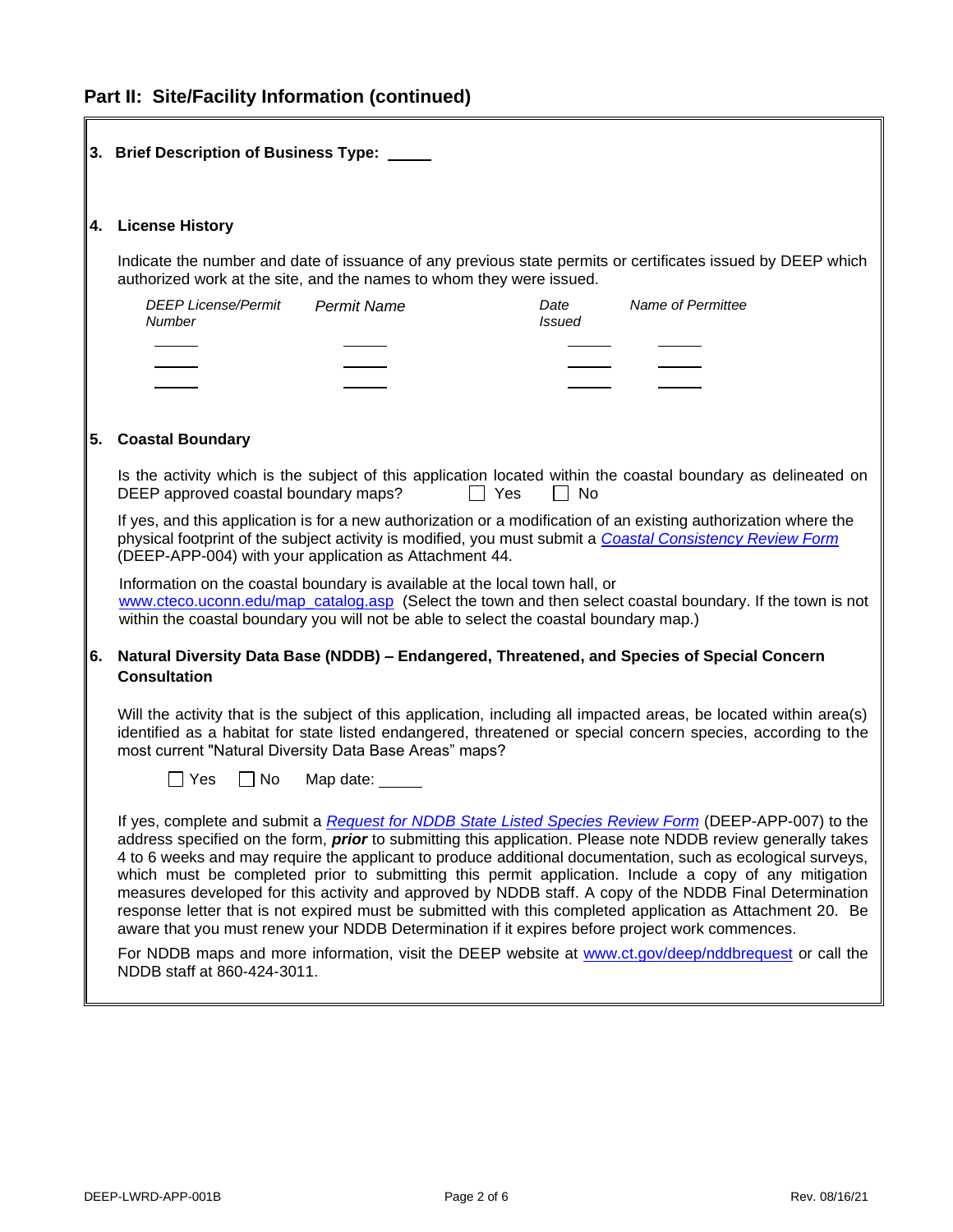| 7.  | <b>Regulated Activities</b>                                                                                                                                                                                                           |                       |                                                           |                                                          |
|-----|---------------------------------------------------------------------------------------------------------------------------------------------------------------------------------------------------------------------------------------|-----------------------|-----------------------------------------------------------|----------------------------------------------------------|
|     | For a full description of each regulated activity, see RCSA section 22a-354i-1(34) and/or instructions.                                                                                                                               |                       |                                                           |                                                          |
|     | From the following list and in the appropriate column, check all regulated activities that                                                                                                                                            |                       |                                                           |                                                          |
|     | a) are registered at the site/facility;<br>b) are registered and will continue to be conducted at the site/facility; and<br>c) are not registered, but are <i>proposed to be conducted</i> at the facility as an authorized activity. |                       |                                                           |                                                          |
|     | <b>Regulated Activity</b>                                                                                                                                                                                                             | a)<br>registered<br>✔ | b)<br>registered, and<br>will continue to<br>be conducted | c)<br>not registered,<br>but proposed to<br>be conducted |
| (A) | Underground storage or transmission of oil or petroleum                                                                                                                                                                               |                       |                                                           |                                                          |
| (B) | Oil or petroleum dispensing for the purpose of retail,<br>wholesale or fleet use                                                                                                                                                      |                       |                                                           |                                                          |
| (C) | On-site storage of hazardous materials for the purpose of<br>wholesale sale                                                                                                                                                           |                       |                                                           |                                                          |
| (D) | Repair or maintenance of vehicles or internal combustion<br>engines of vehicles                                                                                                                                                       |                       |                                                           |                                                          |
| (E) | Salvage operations of metal or vehicle parts                                                                                                                                                                                          |                       |                                                           |                                                          |
| (F) | Wastewater discharges to ground water other than<br>domestic sewage and stormwater                                                                                                                                                    |                       |                                                           |                                                          |
| (G) | Car or truck washing                                                                                                                                                                                                                  |                       |                                                           |                                                          |
| (H) | Production or refining of chemicals, including without<br>limitation hazardous materials or asphalt                                                                                                                                   |                       |                                                           |                                                          |
| (1) | Clothes or cloth cleaning service (dry cleaner)                                                                                                                                                                                       |                       |                                                           |                                                          |
| (J) | Industrial laundry service                                                                                                                                                                                                            |                       |                                                           |                                                          |
| (K) | Generation of electrical power by means of fossil fuels                                                                                                                                                                               |                       |                                                           |                                                          |
| (L) | Production of electronic boards, electrical components, or<br>other electrical equipment                                                                                                                                              |                       |                                                           |                                                          |
| (M) | Embalming or crematory services                                                                                                                                                                                                       |                       |                                                           |                                                          |
| (N) | Furniture stripping operations                                                                                                                                                                                                        |                       |                                                           |                                                          |
| (O) | Furniture finishing operations                                                                                                                                                                                                        |                       |                                                           |                                                          |
| (P) | Storage, treatment or disposal of hazardous waste under<br>a RCRA permit                                                                                                                                                              |                       |                                                           |                                                          |
| (Q) | Biological or chemical testing, analysis or research                                                                                                                                                                                  |                       |                                                           |                                                          |
| (R) | Pest control services                                                                                                                                                                                                                 |                       |                                                           |                                                          |
| (S) | Photographic finishing                                                                                                                                                                                                                |                       |                                                           |                                                          |
| (T) | Production or fabrication of metal products                                                                                                                                                                                           |                       |                                                           |                                                          |
| (U) | Printing, plate making, lithography, photoengraving, or<br>gravure                                                                                                                                                                    |                       |                                                           |                                                          |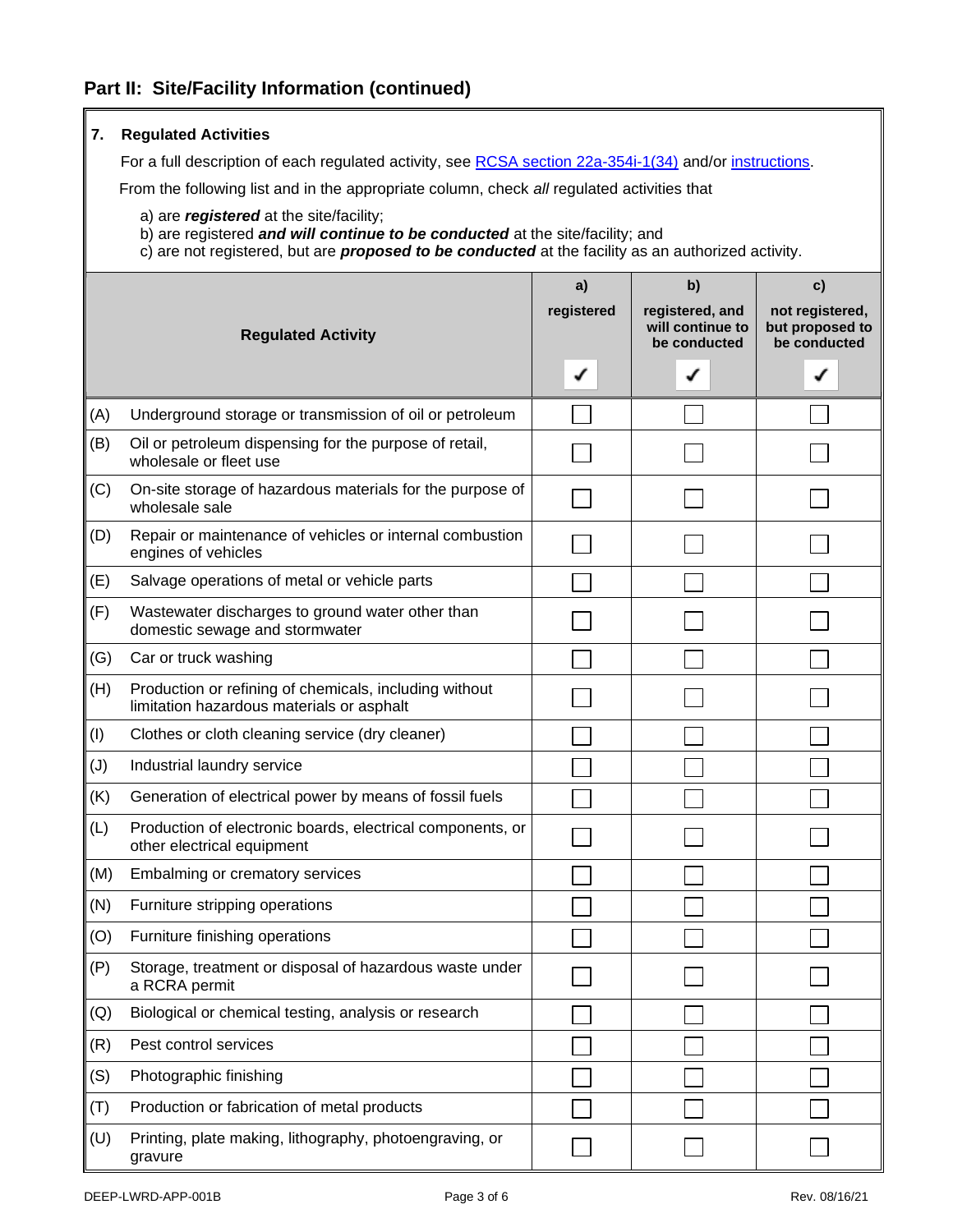### **Part II: Site/Facility Information (continued)**

| (V)                                                                  | Accumulation or storage of waste oil, anti-freeze or spent<br>lead-acid batteries                                                 |  |  |  |
|----------------------------------------------------------------------|-----------------------------------------------------------------------------------------------------------------------------------|--|--|--|
| (W)<br>Production of rubber, resin cements, elastomers or<br>plastic |                                                                                                                                   |  |  |  |
| (X)<br>Storage of de-icing chemicals                                 |                                                                                                                                   |  |  |  |
| (Y)                                                                  | Accumulation, storage, handling, recycling, disposal,<br>reduction, processing, burning, transfer or composting of<br>solid waste |  |  |  |
| (Z)                                                                  | Dying, coating or printing of textiles, or tanning or<br>finishing of leather                                                     |  |  |  |
| (AA)                                                                 | Production of wood veneer, plywood, reconstituted wood<br>or pressure-treated wood                                                |  |  |  |
| (BB)                                                                 | Pulp production processes                                                                                                         |  |  |  |

### **Part III: Best Management Practices**

The applicant *and* the operator, if different from the applicant, must sign this part of the form to certify that the facility is in compliance with the Best Management Practices (BMPs) set forth in RCSA section 22a-354i-9(a). For a full description of the BMPs for regulated activities, see [RCSA section 22a-354i-9\(a\)](https://eregulations.ct.gov/eRegsPortal/Browse/RCSA/Title_22aSubtitle_22a-354iSection_22a-354i-9/) or [instructions.](https://portal.ct.gov/-/media/DEEP/Permits_and_Licenses/Land_Use_Permits/Aquifer_Protection_Permits/APAappinstpdf.pdf?la=en)

A registration will be considered incomplete unless the required signatures are provided. Note that electronic signatures are acceptable.

| "I certify that the subject facility is in compliance with all the best management practices set forth in RCSA<br>section 22a-354i-9(a). I have checked the box by each of the following statements as verification that the<br>subject facility is in compliance with all applicable best management practices." |                       |  |  |
|-------------------------------------------------------------------------------------------------------------------------------------------------------------------------------------------------------------------------------------------------------------------------------------------------------------------|-----------------------|--|--|
| Storage of hazardous materials above ground is in compliance with all provisions of RCSA section 22a-<br>$354i-9(a)(1)$ .                                                                                                                                                                                         |                       |  |  |
| The number of underground storage tanks used to store hazardous materials shall not increase in<br>accordance with RCSA section 22a-354i-9(a)(2).                                                                                                                                                                 |                       |  |  |
| Replacement of any underground storage tanks used to store hazardous materials shall take place in<br>accordance with all provisions of RCSA section 22a-354i-9(a)(3).                                                                                                                                            |                       |  |  |
| Devices for release of wastewaters to the ground shall not be used except in accordance with RCSA<br>section 22a-354i-9(a)(4).                                                                                                                                                                                    |                       |  |  |
| A Materials Management Plan has been developed in accordance with RCSA section 22a-354i-9(a)(5)<br>and will be implemented upon issuance of a permit.                                                                                                                                                             |                       |  |  |
| A Stormwater Management Plan has been developed in accordance with RCSA section 22a-354i-9(b)<br>and will be implemented upon issuance of a permit.                                                                                                                                                               |                       |  |  |
| Signature of Applicant                                                                                                                                                                                                                                                                                            | Date                  |  |  |
| <b>Printed Name of Applicant</b>                                                                                                                                                                                                                                                                                  | Title (if applicable) |  |  |
| Signature of Operator (if different than above)                                                                                                                                                                                                                                                                   | Date                  |  |  |
| <b>Printed Name of Operator</b>                                                                                                                                                                                                                                                                                   | Title (if applicable) |  |  |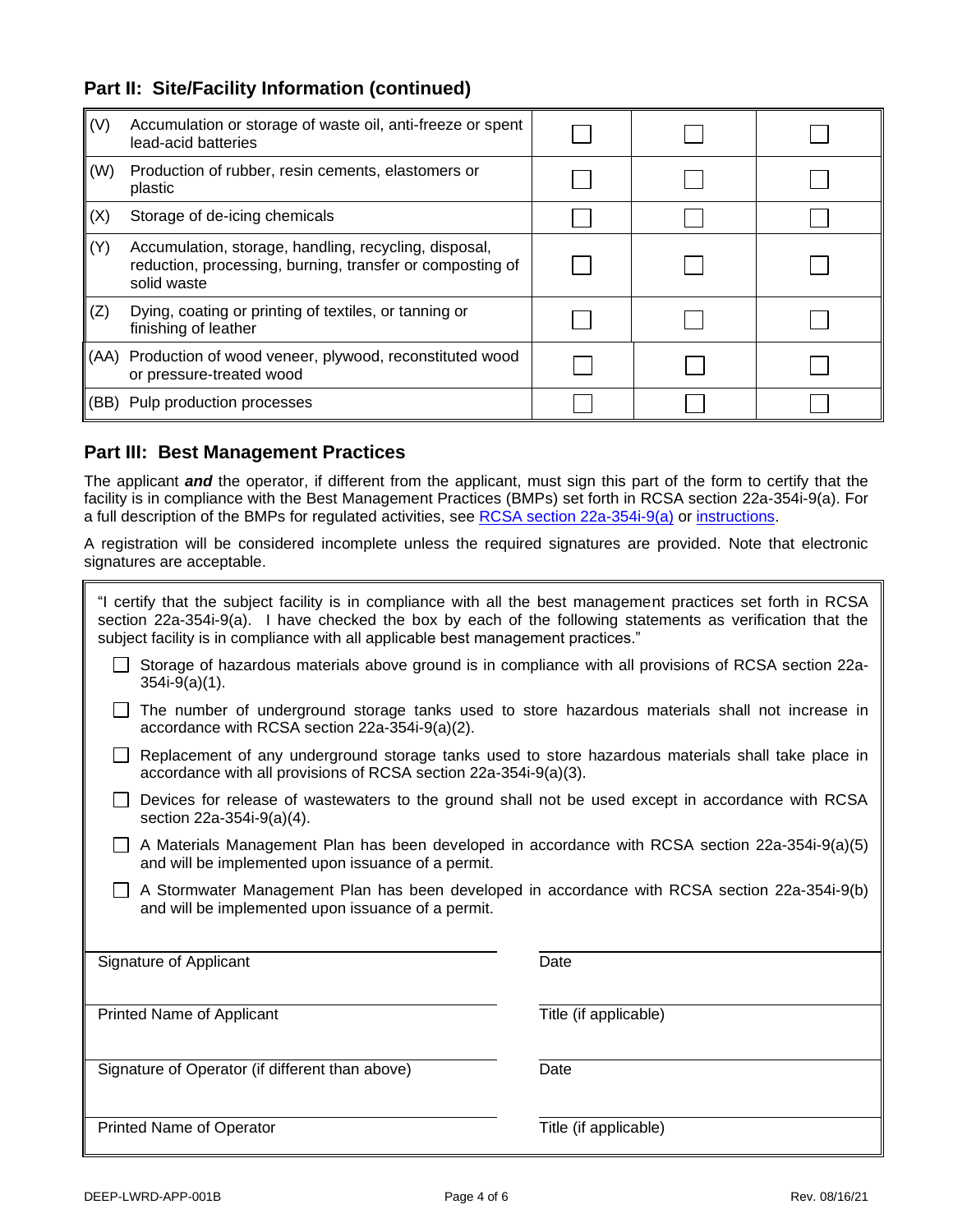## **Part IV: Supporting Documents**

Check the applicable box below for each attachment being submitted with this permit form. When submitting any supporting documents, please label the documents as indicated in this part (e.g., Attachment 2, Attachment 12, etc.), be sure to include the registrant's name as indicated on this form, and include the attachments following this form.

NOTE: Attachment numbering is NOT consecutive as the attachments relate to multiple LWRD program applications.

| All attachments listed below are required to be submitted with this completed registration form. |                |                                                                                                                                                                                                                                                                                                                                                                                                                                                                                                                                                                              |  |
|--------------------------------------------------------------------------------------------------|----------------|------------------------------------------------------------------------------------------------------------------------------------------------------------------------------------------------------------------------------------------------------------------------------------------------------------------------------------------------------------------------------------------------------------------------------------------------------------------------------------------------------------------------------------------------------------------------------|--|
| $\mathbf{I}$                                                                                     | Attachment 2:  | Proof of Notification in the form of a certified mail receipt.                                                                                                                                                                                                                                                                                                                                                                                                                                                                                                               |  |
| I.                                                                                               | Attachment 12: | <b>Facility Boundary Map</b>                                                                                                                                                                                                                                                                                                                                                                                                                                                                                                                                                 |  |
|                                                                                                  |                | The location of the facility*, using street address or other appropriate method of location,<br>and showing the property boundaries of the facility on a 1:24,000 scale United States<br>Geological Survey Topographic Quadrangle Base Map. Indicate the quadrangle name on<br>the map. For sample maps see Figure A and Figure B of the instructions.                                                                                                                                                                                                                       |  |
|                                                                                                  |                | *Note: In accordance with RCSA section 22a-354i-1, "facility" is defined as property<br>where a regulated activity is being conducted by any person, including without limitation<br>any buildings located on the property that are owned or leased by that person; and<br>includes contiguous land owned, leased, or for which there is an option to purchase by<br>that person.                                                                                                                                                                                            |  |
| Attachment 20:                                                                                   |                | <b>Natural Diversity Data Base (NDDB)</b><br>If the proposed activity is within an NDDB area, complete and submit a Request for<br>NDDB State Listed Species Review Form (DEEP-APP-007) to the address specified on<br>the form, prior to submitting this application. For NDDB maps and more information, visit<br>the DEEP website at www.ct.gov/deep/nddbrequest or call the NDDB staff at 860-424-<br>3011.                                                                                                                                                              |  |
|                                                                                                  |                | Please note NDDB review generally takes 4 to 6 weeks and may require the applicant<br>to produce additional documentation, such as ecological surveys, which must be<br>completed prior to submitting this permit application. A copy of the NDDB Final<br>Determination response letter that has not expired must be submitted as Attachment<br>20. Include a copy of any mitigation measures or management plant developed for this<br>activity and approved by NDDB. Be aware that you must renew your NDDB<br>Determination if it expires before project work commences. |  |
|                                                                                                  | Attachment 38: | Materials Management Plan                                                                                                                                                                                                                                                                                                                                                                                                                                                                                                                                                    |  |
|                                                                                                  |                | Refer to the Model Form for Developing a Materials Management Plan for Regulated<br><b>Activities in Aquifer Protection Areas for guidance.</b>                                                                                                                                                                                                                                                                                                                                                                                                                              |  |
|                                                                                                  | Attachment 39: | Stormwater Management Plan and Aquifer Protection Supplement                                                                                                                                                                                                                                                                                                                                                                                                                                                                                                                 |  |
|                                                                                                  |                | Refer to the Instructions for Developing a Stormwater Management Plan for Regulated<br><b>Activities in Aquifer Protection Areas and the Aquifer Protection Stormwater</b><br>Management Plan Supplement Form for guidance.                                                                                                                                                                                                                                                                                                                                                  |  |
| $\Box$                                                                                           | Attachment 41: | <b>Applicant Compliance Information Form (DEEP-APP-002)</b>                                                                                                                                                                                                                                                                                                                                                                                                                                                                                                                  |  |
|                                                                                                  | Attachment 43: | Other Information, including additional signatures for Applicant Certification.                                                                                                                                                                                                                                                                                                                                                                                                                                                                                              |  |
| $\sim$                                                                                           | Attachment 44  | Coastal Consistency Review Form (DEEP-APP-004), if applicable.                                                                                                                                                                                                                                                                                                                                                                                                                                                                                                               |  |
|                                                                                                  |                |                                                                                                                                                                                                                                                                                                                                                                                                                                                                                                                                                                              |  |